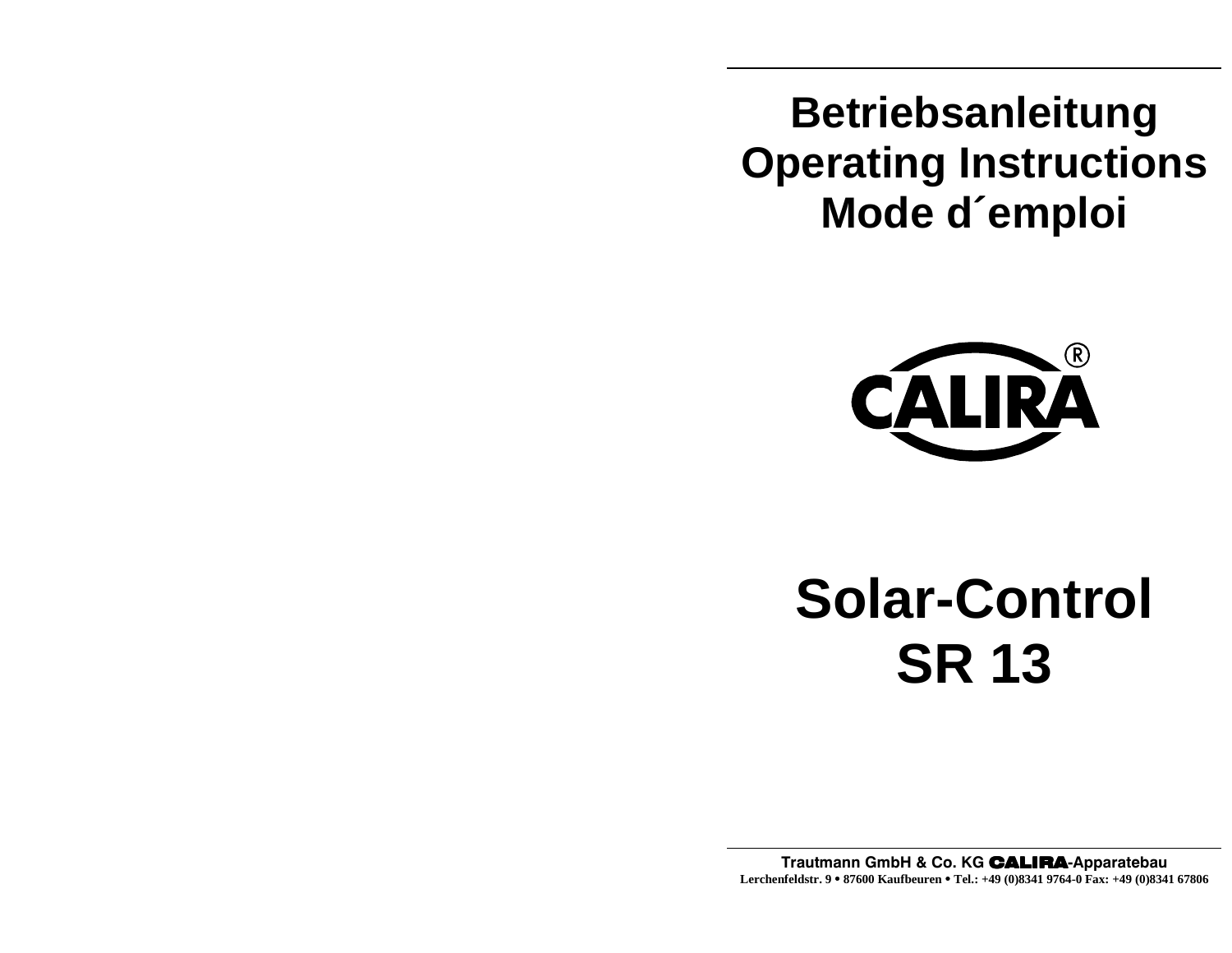#### **Anschlussplan**



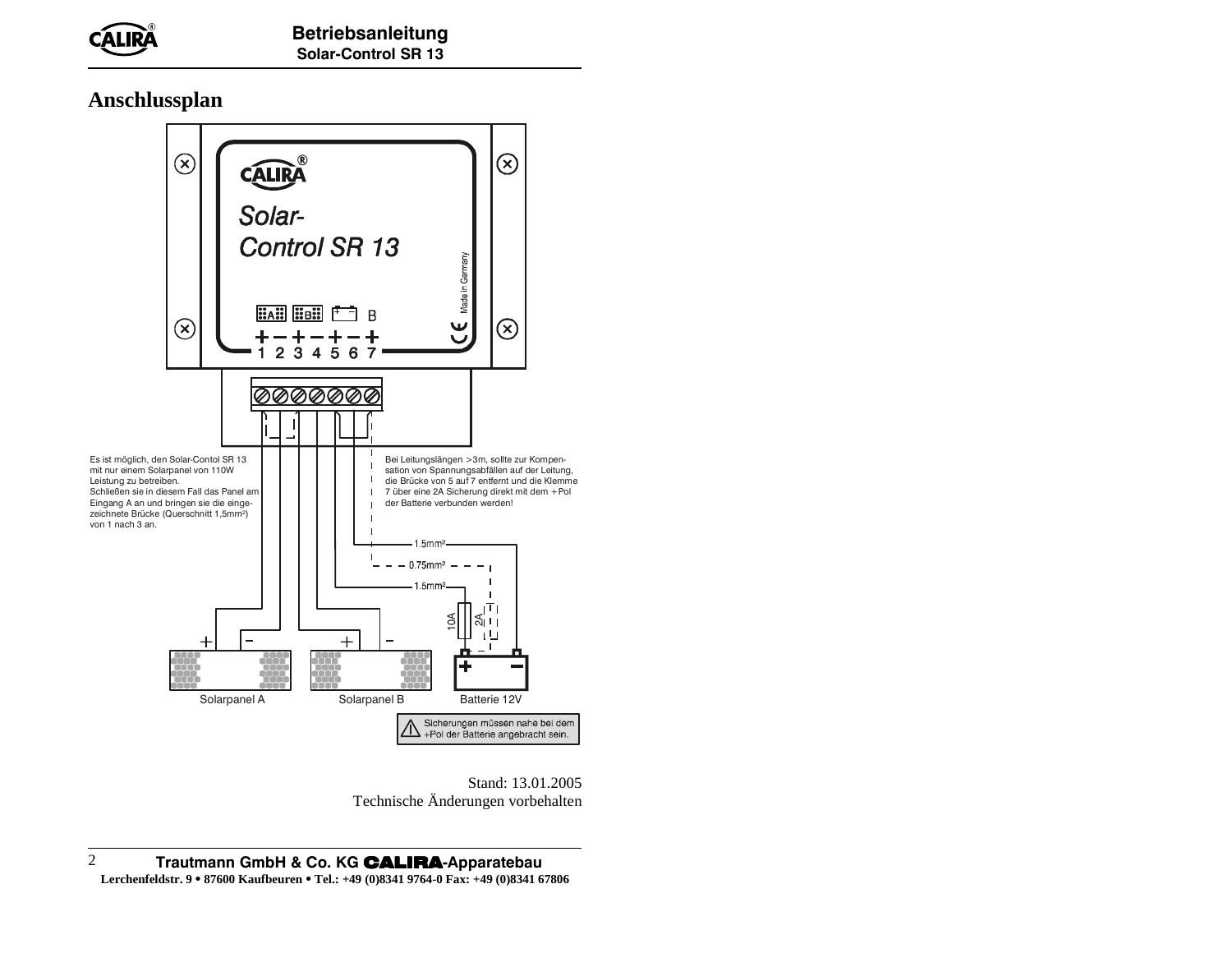### **Laderegler**

 Zwischenschaltgerät zur Regelung des Ladestromes von max. 2 Solarpanelen zur Batterie. Lädt die Batterie mit maximalem Strom, den die Solarpanele entsprechend der momentanen Sonneneinstrahlung liefern können bis zur Gasungsspannung und schaltet danach auf Erhaltungsladung um. Ein Überladen der Batterie wird verhindert. Sinkt die Batteriespannung durch Stromentnahme, wird sofort mit dem von den Solarpanelen zur Verfügung stehendem Strom nachgeladen. Bei Dunkelheit wird der Stromrückfluss zu den Solarpanelen gesperrt.

#### **Technische Daten**

| Gehäuse:             | Kunststoff, schwarz                             |
|----------------------|-------------------------------------------------|
| Abmessungen/Gewicht: | L 98mm x B 88mm x H 44mm, 115g                  |
| Betriebsspannung:    | $10 - 16$ Volt                                  |
| Schaltstrom:         | Max. 5 Ampere Dauerstrom pro Solarpanel         |
| Stromaufnahme:       | 1,8mA von Batterie für die Regelelektronik      |
| Verlustleistung:     | 0,5Watt pro 1Ampere Ladestrom                   |
| Ladespannung:        | Hauptladung 14,4Volt/Erhaltungsladung 14,2Volt  |
| Lieferumfang:        | Solar-Control SR 13, Beipack, Betriebsanleitung |

#### **Garantie**

 Garantie wird in dem Zeitraum von zwei Jahren ab Kaufdatum gewährt. Mängel infolge Material- oder Fertigungsfehler werden kostenlos beseitigt wenn:

- Das Gerät dem Hersteller kostenfrei zugesandt wird.
- Der Kaufbeleg beiliegt
- Das Gerät bestimmungsgemäß behandelt und verwendet wurde.
- Keine fremden Ersatzteile eingebaut oder Eingriffe vorgenommen wurden.

Nicht unter die Garantie fallen Folgekosten und natürliche Abnützung.

#### **Wichtig**

 Bei Geltendmachung von Ansprüchen aus Garantie und Gewährleistung ist eine ausführliche Beschreibung des Mangels unerlässlich. Detaillierte Hinweise erleichtern und beschleunigen die Bearbeitung. Bitte haben Sie Verständnis dafür, dass wir Sendungen, die uns unfrei zugehen, **nicht annehmen** können.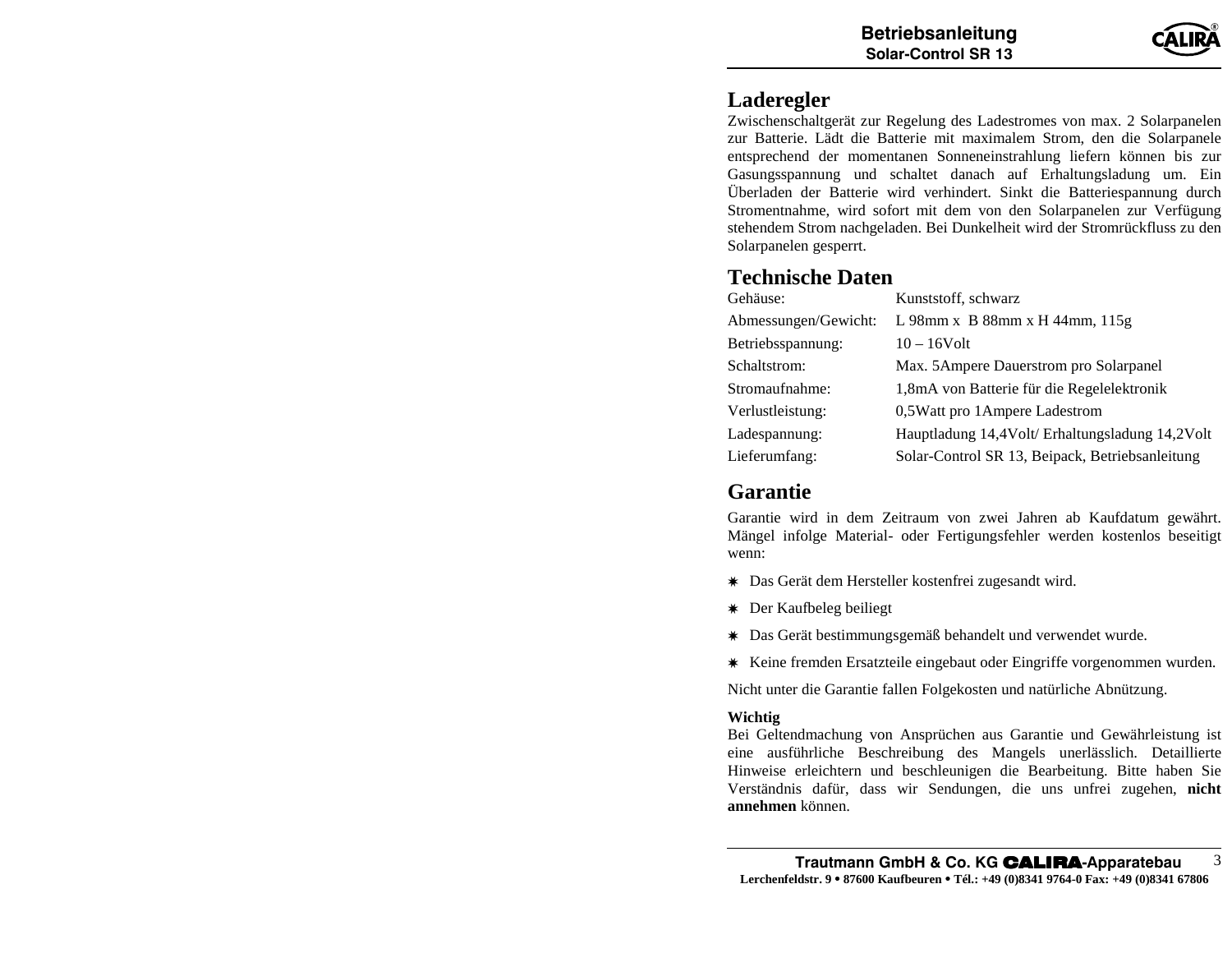**Connection diagram** 



Version: 13.01.2005 The right to make technical modifications is reserved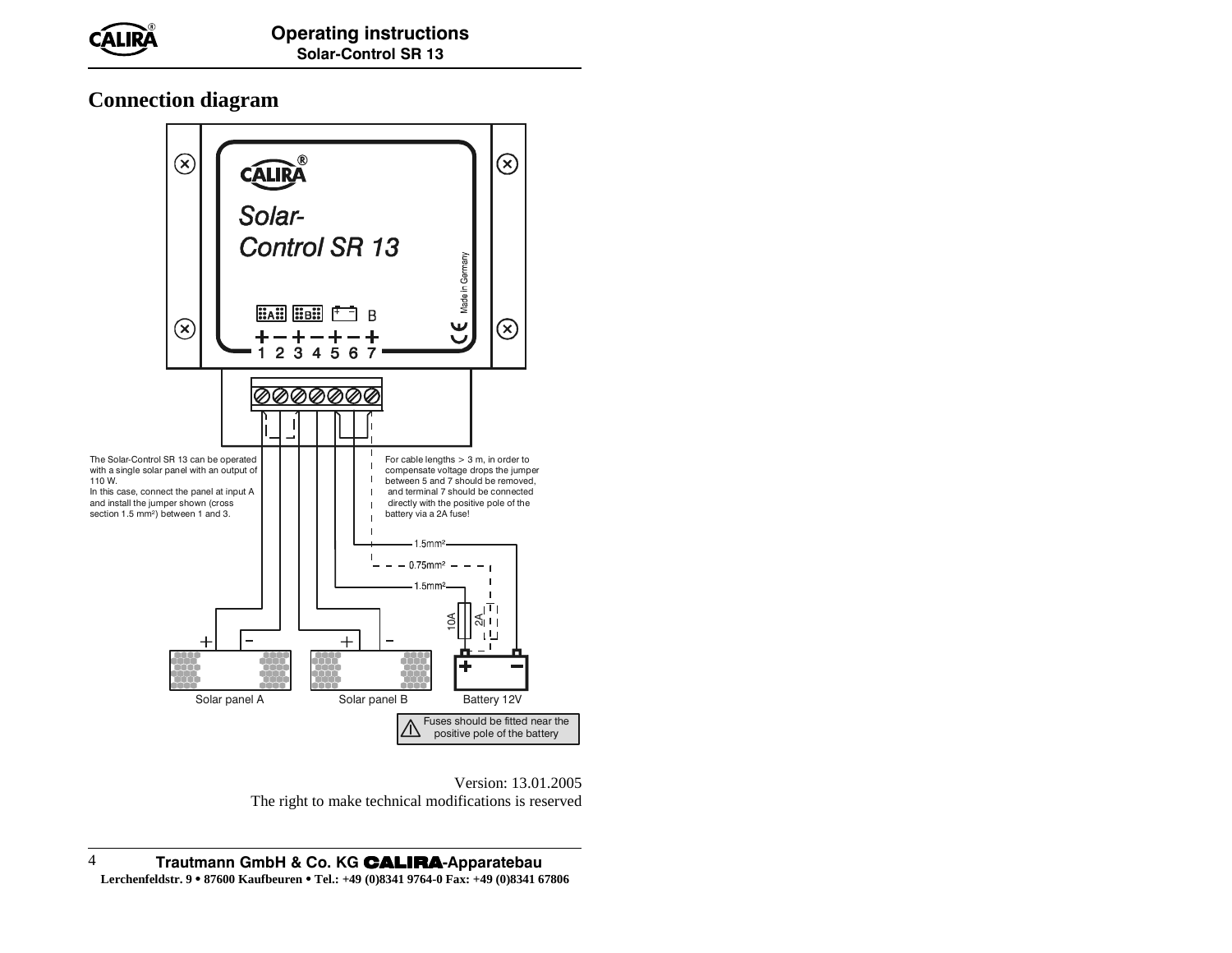

#### **Charge controller**

 Intermediate switching device for controlling the charging current from a maximum of 2 solar panels to the battery. Charges the battery with the maximum current that the solar panels can supply according to the current solar radiation level up to the gassing voltage and then switches to holding charge. Overcharging of the battery is prevented. If the battery voltage falls due to current being drawn, the battery is recharged immediately with the current available from the solar panels. At night, a return flow of current back to the solar panels is prevented.

#### **Technical data**

| Housing:           | Plastic, black                                                  |
|--------------------|-----------------------------------------------------------------|
| Dimensions/weight: | L 98mm x W 88mm x H 44mm, 115g                                  |
| Operating voltage: | $10 - 16V$                                                      |
| Switched current:  | max. 5A permanent current per solar panel                       |
| Current input:     | 1.8 mA from the battery for the control electronics             |
| Power loss:        | 0.5W per 1A charge current                                      |
| Charge voltage:    | main charge 14.4V/ holding charge 14.2V                         |
| Scope of supply:   | Solar-Control SR 13, accessories kit, operating<br>instructions |

#### **Warranty**

 The warranty is in force for a period of two years from date of purchase. Defects arising from material or manufacturing faults will be rectified free of charge, provided that:

- $\ast$ The device is sent to the manufacturer postage paid.
- $\ast$ Proof of purchase is enclosed.
- $\ast$ The device has been handled and used according to its specified purpose.
- $\ast$  No foreign spare parts were installed and the device has not been interfered with.

Consequential costs and normal wear and tear are excluded.

#### **Important**

 Claims made under warranty should be accompanied by a detailed description of the fault. This facilitates and expedites the processing. Please bear in mind that we **cannot accept** items sent without the correct postage having been paid.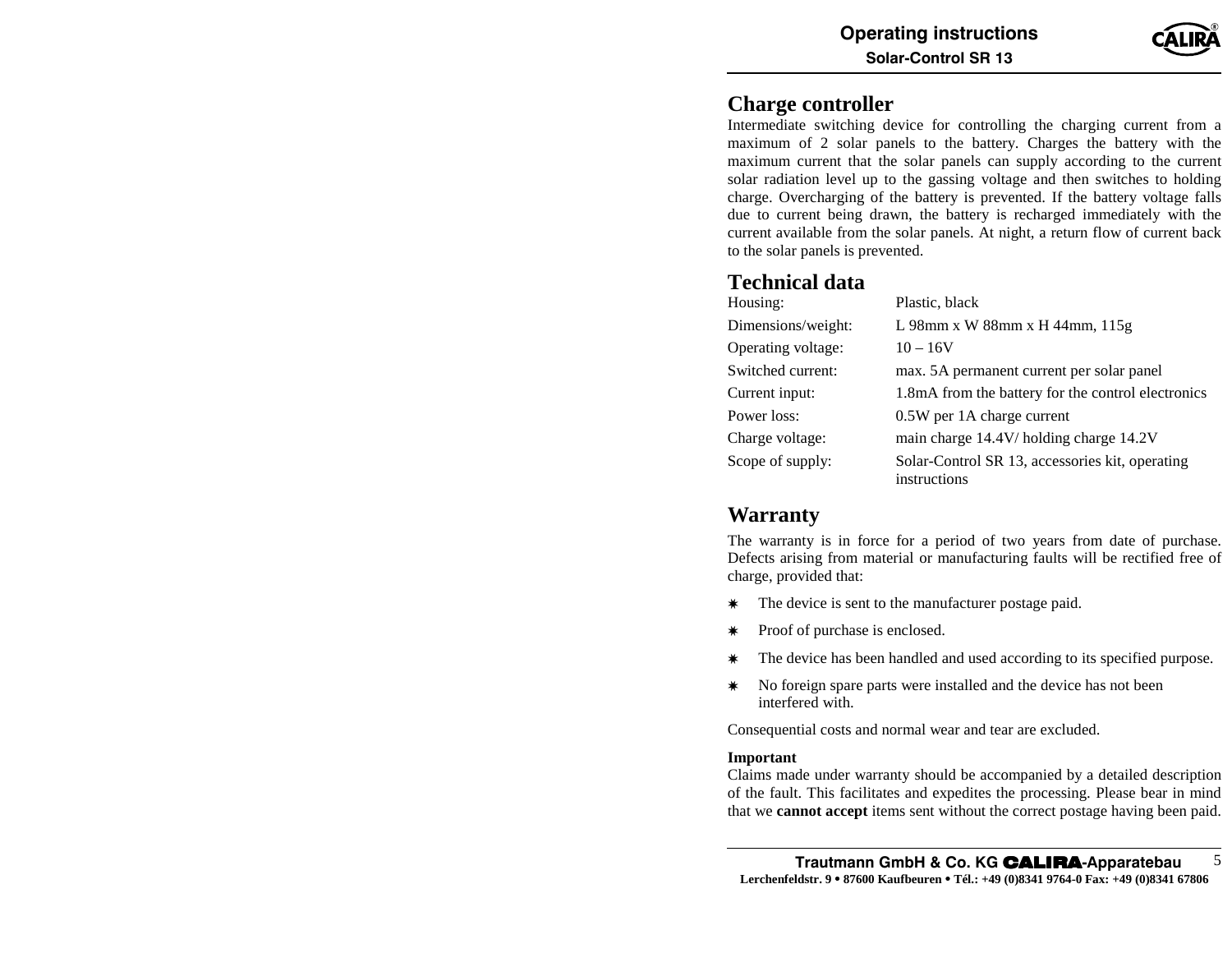Mode d´emploi Solar-Control SR 13

**Schéma de raccordement** 



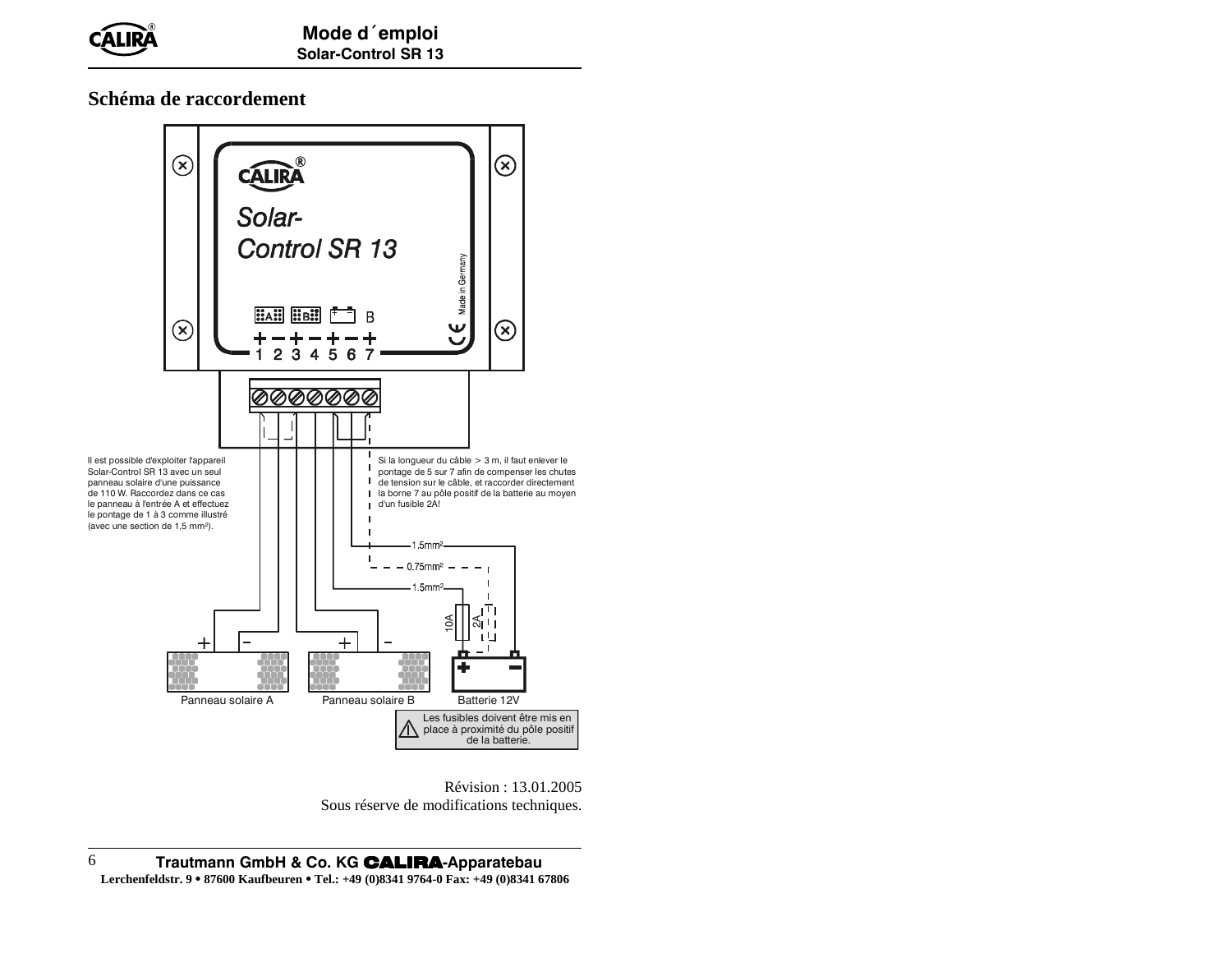#### **Régulateur de charge**

 Appareil d'interconnexion pour le réglage du courant de charge de maximum 2 panneaux solaires vers la batterie. Permet de charger la batterie avec le courant maximal que les panneaux solaires peuvent livrer en fonction de l'ensoleillement momentané, cela jusqu'à la tension de dégagement gazeux, puis commute ensuite en charge de maintien. On évite ainsi une surcharge de la batterie. Dès que la tension de la batterie diminue suite à une consommation de courant, elle est immédiatement rechargée à l'aide du courant fourni par les panneaux solaires. En cas d'obscurité, le retour de courant vers les panneaux solaires est bloqué.

#### **Caractéristiques techniques**

| Boîtier :               | Plastique noir                                                |
|-------------------------|---------------------------------------------------------------|
| Dimensions / poids:     | L 120 x 1 100 x H 44mm / 115g                                 |
| Tension de service:     | $10 - 16$ Volt                                                |
| Courant de commutation: | Max. 5A de courant permanent par panneau solaire              |
| Absorption de courant:  | 1,8mA de la batterie pour l'électronique de réglage           |
| Perte de puissance:     | 0,5 Watt pour 1 Ampère de courant de charge                   |
| Tension de charge:      | Charge principale 14,4Volt/ charge de maintien<br>$14,2$ Volt |
| Pièces fournies:        | Solar-Control SR 13, notice explicative, mode<br>d'emploi     |

#### **Garantie**

 La garantie est assurée pendant une période de deux ans à compter de la date d'achat. Les défauts résultant d'un vice de matériel ou de fabrication sont réparés gratuitement lorsque :

- $\,$   $\,$ L'appareil a été renvoyé sans frais au fabricant.
- \* La quittance d'achat a été jointe.
- $\ast$ L'appareil a été manipulé et utilisé conformément aux prescriptions.
- $\,$   $\,$  Aucune pièce de rechange étrangère n'a été montée et aucune intervention n'a été effectuée.

Les frais subséquents et l'usure naturelle ne tombent pas sous le coup de la garantie.

#### **Important**

En cas de mise en valeur de droits relevant de la garantie, il est indispensable d'effectuer une description détaillée du défaut en question. Des renseignements détaillés facilitent et accélèrent le traitement. Nous vous prions de bien vouloir faire preuve de compréhension sur le fait que nous **ne** pouvons **pas accepter** les envois, qui nous parviennent en port dû.